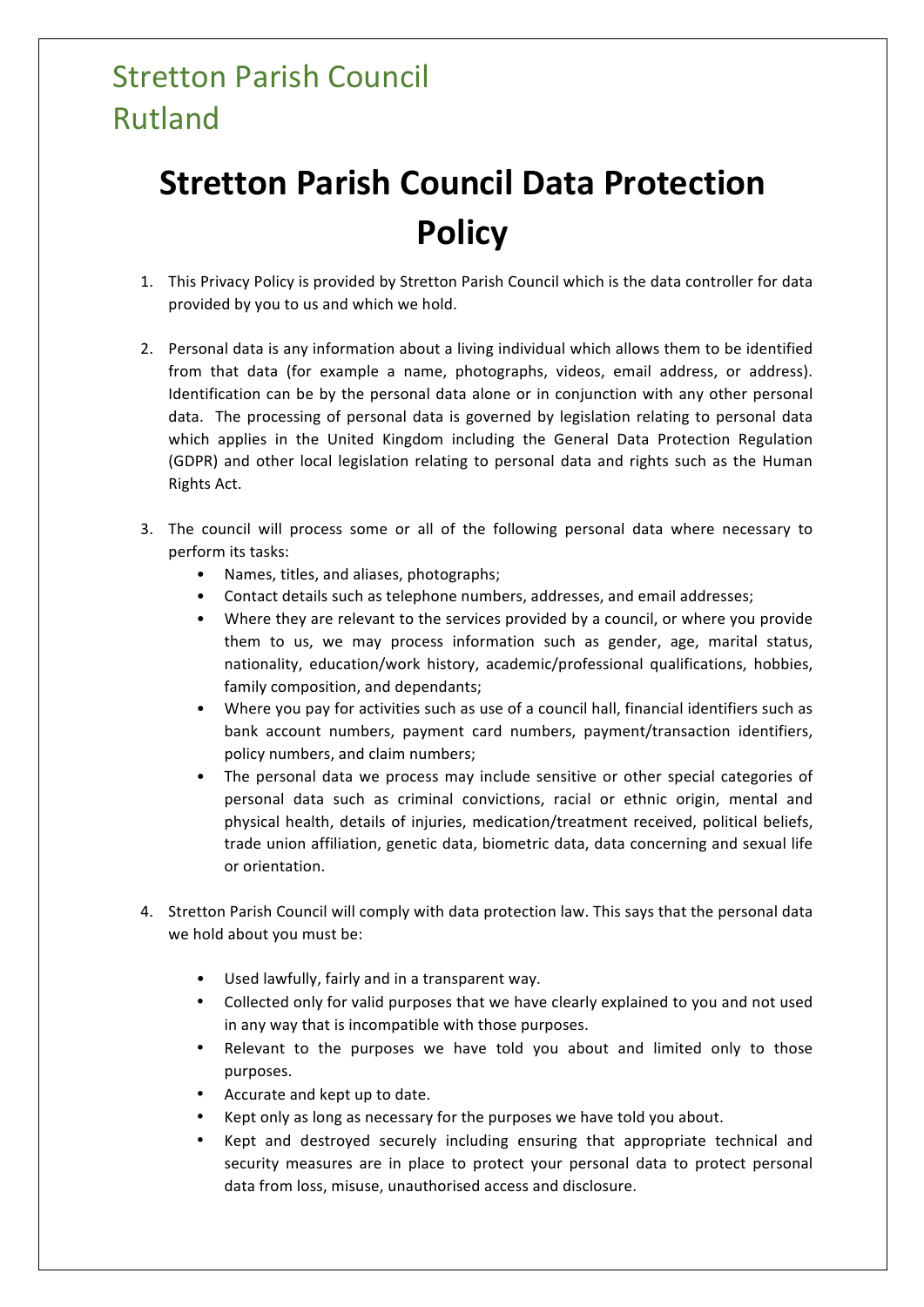## **Stretton Parish Council** Rutland

- 5. This section provides information about the third parties with whom the council may share your personal data. These third parties have an obligation to put in place appropriate security measures and will be responsible to you directly for the manner in which they process and protect your personal data. It is likely that we will need to share your data with some or all of the following (but only where necessary):
	- Our agents, suppliers and contractors. For example, we may ask a commercial provider to publish or distribute newsletters on our behalf, or to maintain our database software:
	- On occasion, other local authorities or not for profit bodies with which we are carrying out joint ventures e.g. in relation to facilities or events for the community.
- 6. You have the following rights with respect to your personal data:

When exercising any of the rights listed below, in order to process your request, we may need to verify your identity for your security. In such cases we will need you to respond with proof of your identity before you can exercise these rights.

- The right to access personal data we hold on you
- The right to correct and update the personal data we hold on you
- The right to have your personal data erased
- The right to object to processing of your personal data or to restrict it to certain purposes only
- The right to data portability
- The right to withdraw your consent to the processing at any time for any processing of data to which consent was obtained.
- The right to lodge a complaint with the Information Commissioner's Office.

For more information, please see our Subject Access Request policy.

7. Transfer of data abroad

Any personal data transferred to countries or territories outside the European Economic Area ("EEA") will only be placed on systems complying with measures giving equivalent protection of personal rights either through international agreements or contracts approved by the European Union. Our website is also accessible from overseas so on occasion some personal data (for example in a newsletter) may be accessed from overseas.

8. Further processing

If we wish to use your personal data for a new purpose, not covered by this Privacy Policy, then we will provide you with a Privacy Notice explaining this new use prior to commencing the processing and setting out the relevant purposes and processing conditions. Where and whenever necessary, we will seek your prior consent to the new processing.

9. We keep this Privacy Policy under regular review.

The next review is due: May 2019